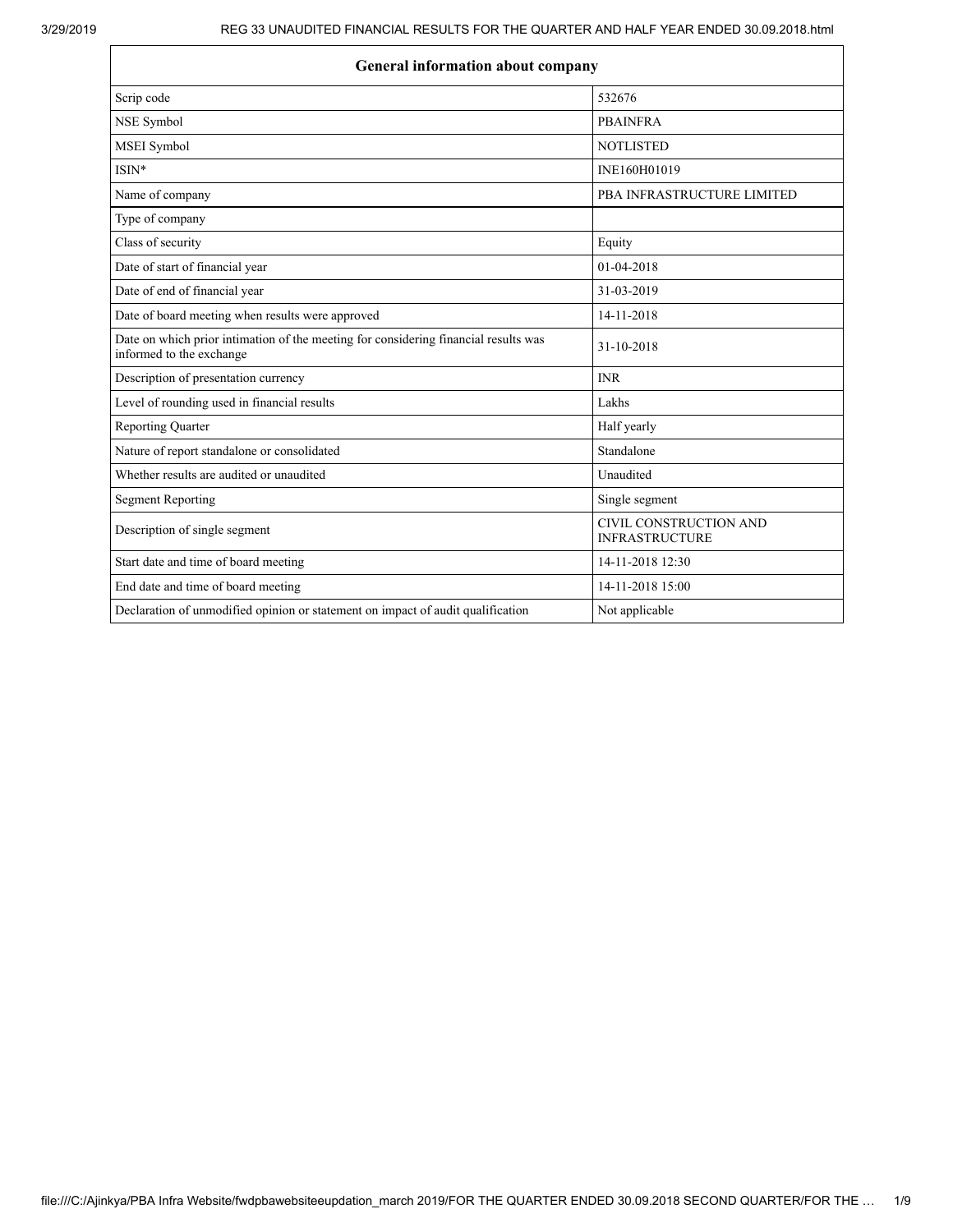| <b>Financial Results - Ind-AS</b> |                                                                                                                                                                                               |                                            |                                                               |
|-----------------------------------|-----------------------------------------------------------------------------------------------------------------------------------------------------------------------------------------------|--------------------------------------------|---------------------------------------------------------------|
|                                   | <b>Particulars</b>                                                                                                                                                                            | 3 months/ 6 months ended<br>$(dd-mm-yyyy)$ | Year to date figures for current period<br>ended (dd-mm-yyyy) |
| A                                 | Date of start of reporting period                                                                                                                                                             | 01-07-2018                                 | 01-04-2018                                                    |
| B                                 | Date of end of reporting period                                                                                                                                                               | 30-09-2018                                 | 30-09-2018                                                    |
| $\mathcal{C}$                     | Whether results are audited or unaudited                                                                                                                                                      | Unaudited                                  | Unaudited                                                     |
| D                                 | Nature of report standalone or consolidated                                                                                                                                                   | Standalone                                 | Standalone                                                    |
| Part<br>1                         | Blue color marked fields are non-mandatory. For Consolidated Results, if the company has no figures for 3 months / 6<br>months ended, in such case zero shall be inserted in the said column. |                                            |                                                               |
| 1                                 | Income                                                                                                                                                                                        |                                            |                                                               |
|                                   | Revenue from operations                                                                                                                                                                       | 1704.52                                    | 3788.39                                                       |
|                                   | Other income                                                                                                                                                                                  | 33.39                                      | 104.22                                                        |
|                                   | <b>Total income</b>                                                                                                                                                                           | 1737.91                                    | 3892.61                                                       |
| $\mathbf{2}$                      | <b>Expenses</b>                                                                                                                                                                               |                                            |                                                               |
| (a)                               | Cost of materials consumed                                                                                                                                                                    | 1592.12                                    | 3855.28                                                       |
| (b)                               | Purchases of stock-in-trade                                                                                                                                                                   | $\theta$                                   | $\Omega$                                                      |
| (c)                               | Changes in inventories of finished goods, work-in-<br>progress and stock-in-trade                                                                                                             | 120.49                                     | $-445.74$                                                     |
| (d)                               | Employee benefit expense                                                                                                                                                                      | 120.85                                     | 243.16                                                        |
| (e)                               | Finance costs                                                                                                                                                                                 | 75.83                                      | 205.44                                                        |
| (f)                               | Depreciation, depletion and amortisation expense                                                                                                                                              | 120.67                                     | 241.49                                                        |
| (f)                               | <b>Other Expenses</b>                                                                                                                                                                         |                                            |                                                               |
| 1                                 | Other Expenses                                                                                                                                                                                | 53.1                                       | 102.34                                                        |
| 10                                |                                                                                                                                                                                               |                                            |                                                               |
|                                   | <b>Total other expenses</b>                                                                                                                                                                   | 53.1                                       | 102.34                                                        |
|                                   | <b>Total expenses</b>                                                                                                                                                                         | 2083.06                                    | 4201.97                                                       |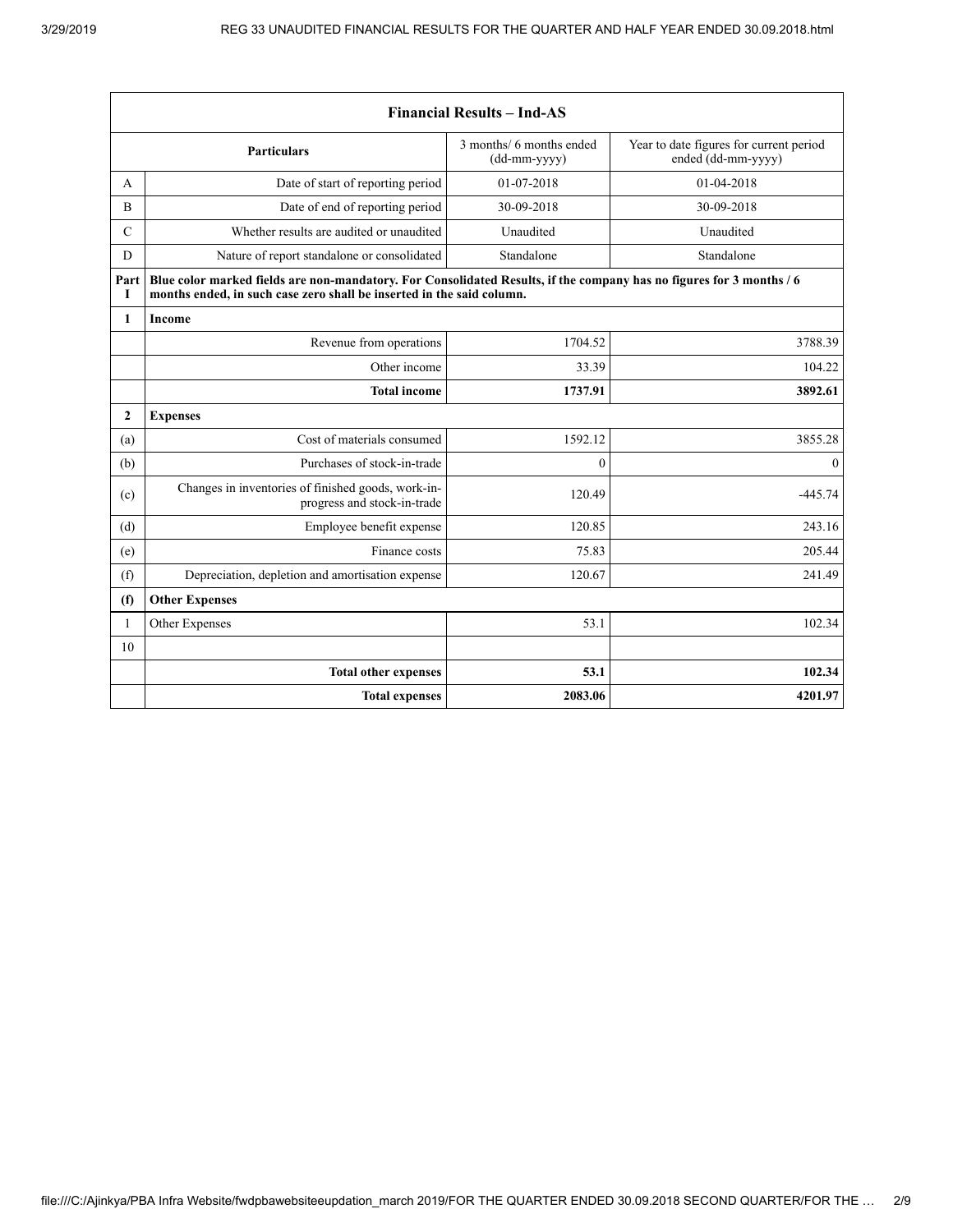| <b>Financial Results - Ind-AS</b> |                                                                                                                                                                                               |                                                                                                           |              |  |
|-----------------------------------|-----------------------------------------------------------------------------------------------------------------------------------------------------------------------------------------------|-----------------------------------------------------------------------------------------------------------|--------------|--|
|                                   | <b>Particulars</b>                                                                                                                                                                            | 3 months/ 6 months<br>Year to date figures for current<br>ended (dd-mm-yyyy)<br>period ended (dd-mm-yyyy) |              |  |
| A                                 | Date of start of reporting period                                                                                                                                                             | 01-07-2018                                                                                                | 01-04-2018   |  |
| B                                 | Date of end of reporting period                                                                                                                                                               | 30-09-2018                                                                                                | 30-09-2018   |  |
| C                                 | Whether results are audited or unaudited                                                                                                                                                      | Unaudited                                                                                                 | Unaudited    |  |
| D                                 | Nature of report standalone or consolidated                                                                                                                                                   | Standalone                                                                                                | Standalone   |  |
| Part<br>I                         | Blue color marked fields are non-mandatory. For Consolidated Results, if the company has no figures for 3 months / 6<br>months ended, in such case zero shall be inserted in the said column. |                                                                                                           |              |  |
| 3                                 | Total profit before exceptional items and tax                                                                                                                                                 | $-345.15$                                                                                                 | $-309.36$    |  |
| 4                                 | Exceptional items                                                                                                                                                                             | 623.47                                                                                                    | 623.47       |  |
| 5                                 | Total profit before tax                                                                                                                                                                       | 278.32                                                                                                    |              |  |
| 7                                 | <b>Tax expense</b>                                                                                                                                                                            |                                                                                                           |              |  |
| 8                                 | Current tax                                                                                                                                                                                   | 66.47                                                                                                     | 66.47        |  |
| 9                                 |                                                                                                                                                                                               |                                                                                                           |              |  |
|                                   | Deferred tax                                                                                                                                                                                  | $\Omega$                                                                                                  | $\theta$     |  |
| 10                                | <b>Total tax expenses</b>                                                                                                                                                                     | 66.47                                                                                                     | 66.47        |  |
| 11                                | Net movement in regulatory deferral account balances related to<br>profit or loss and the related deferred tax movement                                                                       | $\theta$                                                                                                  | $\mathbf{0}$ |  |
| 14                                | Net Profit Loss for the period from continuing operations                                                                                                                                     | 211.85                                                                                                    | 247.64       |  |
| 15                                | Profit (loss) from discontinued operations before tax                                                                                                                                         | $\Omega$                                                                                                  | $\mathbf{0}$ |  |
| 16                                | Tax expense of discontinued operations                                                                                                                                                        | $\theta$                                                                                                  | $\mathbf{0}$ |  |
| 17                                | Net profit (loss) from discontinued operation after tax                                                                                                                                       | $\mathbf{0}$                                                                                              | $\mathbf{0}$ |  |
| 19                                | Share of profit (loss) of associates and joint ventures accounted for<br>using equity method                                                                                                  | $\mathbf{0}$                                                                                              | $\mathbf{0}$ |  |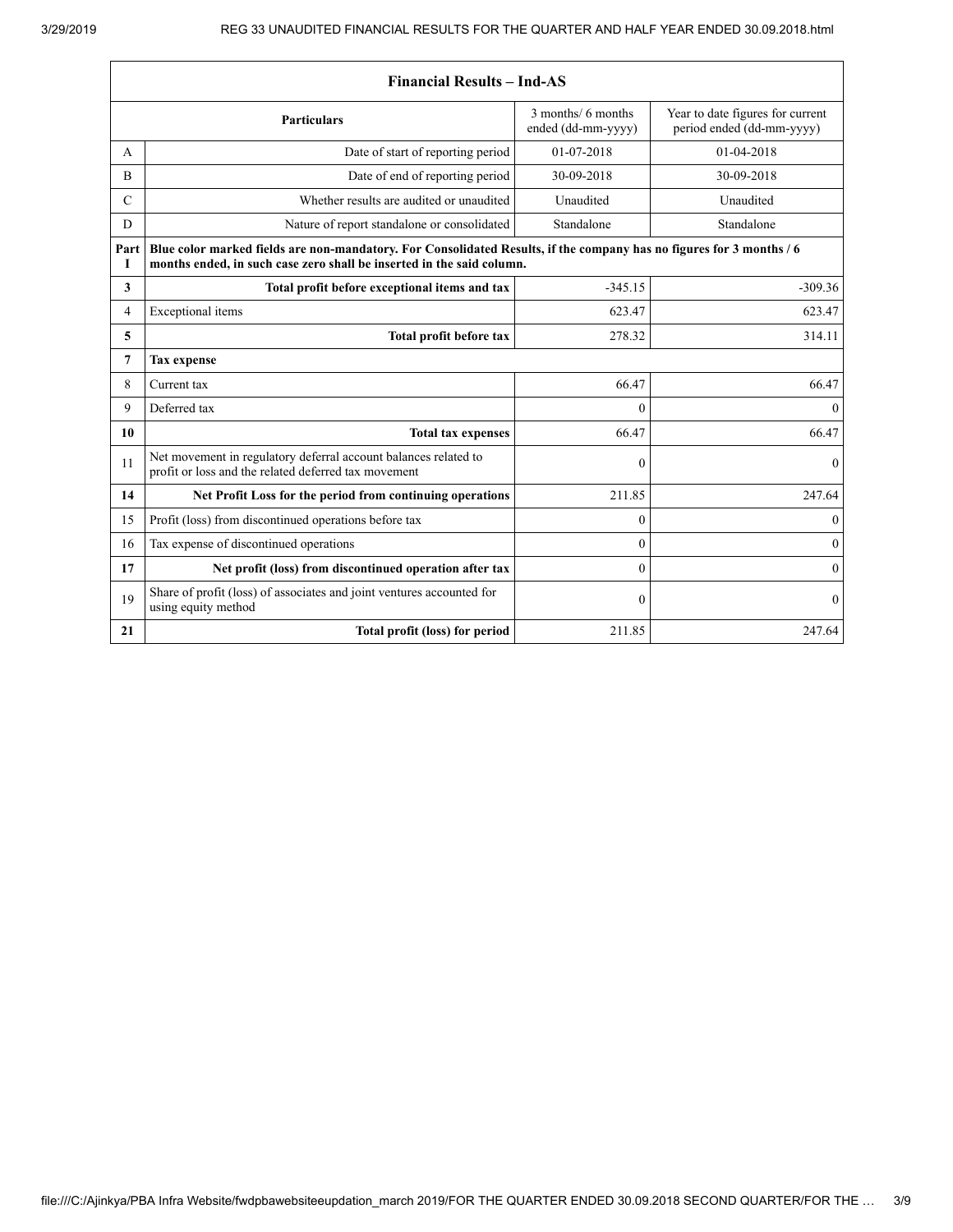$\overline{\phantom{a}}$ 

|                         | <b>Financial Results – Ind-AS</b>                                               |                                                |                                                                 |  |
|-------------------------|---------------------------------------------------------------------------------|------------------------------------------------|-----------------------------------------------------------------|--|
|                         | <b>Particulars</b>                                                              | 3 months/ 6 month ended (dd-<br>$mm$ -yyyy $)$ | Year to date figures for current period ended<br>$(dd-mm-yyyy)$ |  |
| А                       | Date of start of reporting period                                               | 01-07-2018                                     | 01-04-2018                                                      |  |
| Β                       | Date of end of reporting period                                                 | 30-09-2018                                     | 30-09-2018                                                      |  |
| $\mathcal{C}$           | Whether results are audited or unaudited                                        | Unaudited                                      | Unaudited                                                       |  |
| D                       | Nature of report standalone or consolidated                                     | Standalone                                     | Standalone                                                      |  |
|                         | Other comprehensive income [Abstract]                                           |                                                |                                                                 |  |
| 1                       | Amount of items that will not be reclassified to profit and loss                |                                                |                                                                 |  |
|                         | Total Amount of items that will not be reclassified to<br>profit and loss       |                                                |                                                                 |  |
| $\mathbf{2}$            | Income tax relating to items that will not be<br>reclassified to profit or loss | $\boldsymbol{0}$                               | $\Omega$                                                        |  |
| 3                       | Amount of items that will be reclassified to profit and loss                    |                                                |                                                                 |  |
|                         | Total Amount of items that will be reclassified to<br>profit and loss           |                                                |                                                                 |  |
| $\overline{\mathbf{4}}$ | Income tax relating to items that will be reclassified<br>to profit or loss     | $\boldsymbol{0}$                               | $\Omega$                                                        |  |
| 5                       | <b>Total Other comprehensive income</b>                                         | $\theta$                                       | $\theta$                                                        |  |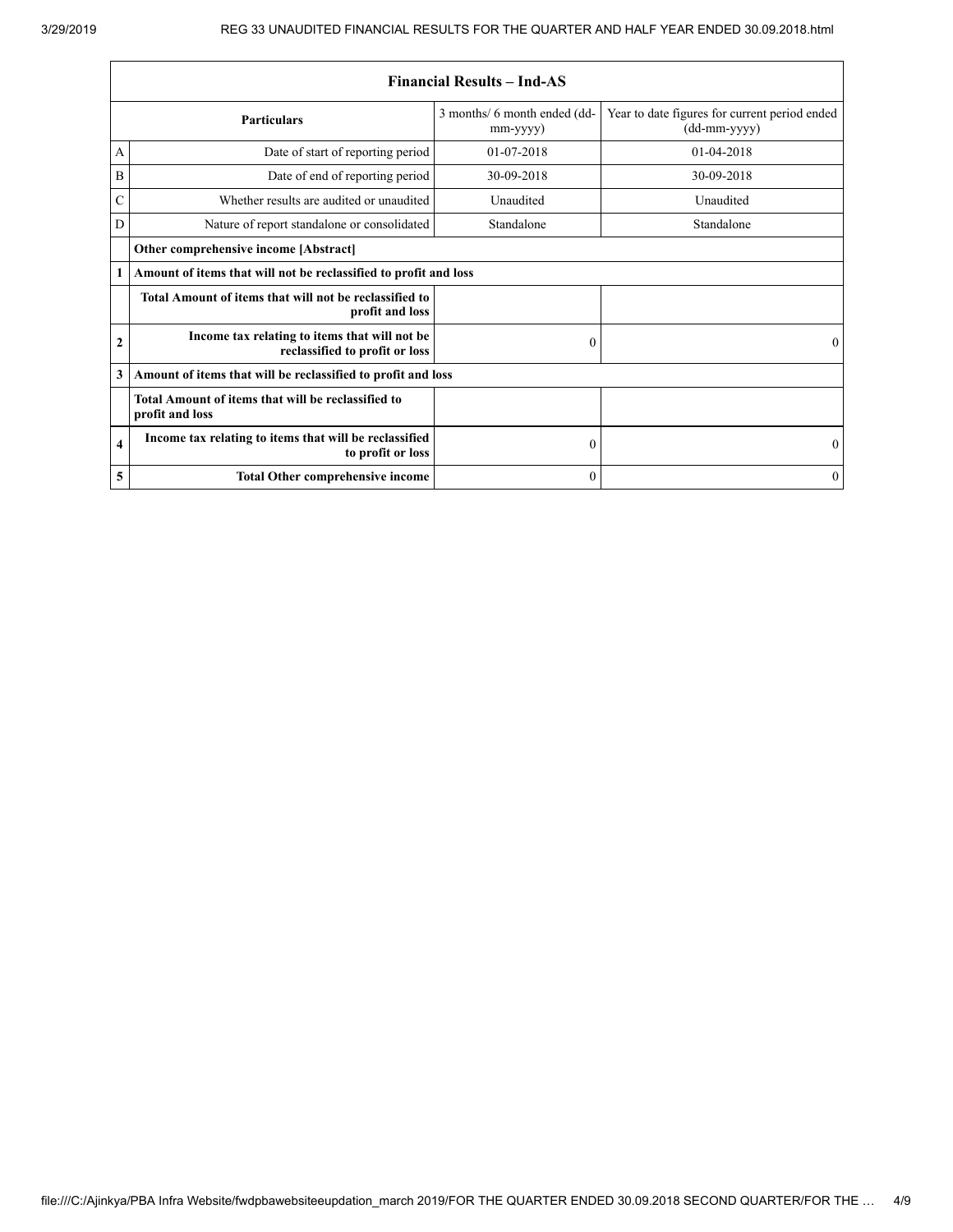$\Gamma$ 

ä

| 3 months/ 6 months ended<br>Year to date figures for current period<br><b>Particulars</b><br>ended (dd-mm-yyyy)<br>$(dd-mm-yyyy)$<br>Date of start of reporting period<br>01-07-2018<br>01-04-2018<br>A<br>Date of end of reporting period<br>30-09-2018<br>30-09-2018<br>B<br>Whether results are audited or unaudited<br>C<br>Unaudited<br>Unaudited<br>Standalone<br>D<br>Nature of report standalone or consolidated<br>Standalone<br>Blue color marked fields are non-mandatory. For Consolidated Results, if the company has no figures for 3 months / 6<br>Part<br>months ended, in such case zero shall be inserted in the said column.<br>1<br>23<br><b>Total Comprehensive Income for the period</b><br>211.85<br>247.64<br>24<br>Total profit or loss, attributable to<br>Profit or loss, attributable to owners of parent<br>Total profit or loss, attributable to non-controlling interests<br>25<br>Total Comprehensive income for the period attributable to<br>Comprehensive income for the period attributable to owners of<br>$\mathbf{0}$<br>$\boldsymbol{0}$<br>parent<br>Total comprehensive income for the period attributable to<br>$\mathbf{0}$<br>$\mathbf{0}$<br>owners of parent non-controlling interests<br>Details of equity share capital<br>26<br>Paid-up equity share capital<br>135.01<br>135.01<br>Face value of equity share capital<br>10<br>10<br><b>Details of debt securities</b><br>27<br>Reserves excluding revaluation reserve<br>28<br>29<br><b>Earnings per share</b><br>i<br>Earnings per equity share for continuing operations<br>Basic earnings (loss) per share from continuing operations<br>1.57<br>1.83<br>1.57<br>Diluted earnings (loss) per share from continuing operations<br>1.83<br>ii.<br>Earnings per equity share for discontinued operations<br>Basic earnings (loss) per share from discontinued operations<br>$\boldsymbol{0}$<br>$\boldsymbol{0}$<br>$\mathbf{0}$<br>$\boldsymbol{0}$<br>Diluted earnings (loss) per share from discontinued operations<br>Earnings per equity share<br>ii<br>Basic earnings (loss) per share from continuing and<br>1.57<br>1.83<br>discontinued operations<br>Diluted earnings (loss) per share from continuing and<br>1.57<br>1.83<br>discontinued operations<br>Debt equity ratio<br>30<br>31<br>Debt service coverage ratio<br>32<br>Interest service coverage ratio<br>Disclosure of notes on financial results<br>33 | <b>Financial Results - Ind-AS</b> |  |  |  |
|--------------------------------------------------------------------------------------------------------------------------------------------------------------------------------------------------------------------------------------------------------------------------------------------------------------------------------------------------------------------------------------------------------------------------------------------------------------------------------------------------------------------------------------------------------------------------------------------------------------------------------------------------------------------------------------------------------------------------------------------------------------------------------------------------------------------------------------------------------------------------------------------------------------------------------------------------------------------------------------------------------------------------------------------------------------------------------------------------------------------------------------------------------------------------------------------------------------------------------------------------------------------------------------------------------------------------------------------------------------------------------------------------------------------------------------------------------------------------------------------------------------------------------------------------------------------------------------------------------------------------------------------------------------------------------------------------------------------------------------------------------------------------------------------------------------------------------------------------------------------------------------------------------------------------------------------------------------------------------------------------------------------------------------------------------------------------------------------------------------------------------------------------------------------------------------------------------------------------------------------------------------------------------------------------------------------------------------------------------------------------------------------------------------------------------|-----------------------------------|--|--|--|
|                                                                                                                                                                                                                                                                                                                                                                                                                                                                                                                                                                                                                                                                                                                                                                                                                                                                                                                                                                                                                                                                                                                                                                                                                                                                                                                                                                                                                                                                                                                                                                                                                                                                                                                                                                                                                                                                                                                                                                                                                                                                                                                                                                                                                                                                                                                                                                                                                                |                                   |  |  |  |
|                                                                                                                                                                                                                                                                                                                                                                                                                                                                                                                                                                                                                                                                                                                                                                                                                                                                                                                                                                                                                                                                                                                                                                                                                                                                                                                                                                                                                                                                                                                                                                                                                                                                                                                                                                                                                                                                                                                                                                                                                                                                                                                                                                                                                                                                                                                                                                                                                                |                                   |  |  |  |
|                                                                                                                                                                                                                                                                                                                                                                                                                                                                                                                                                                                                                                                                                                                                                                                                                                                                                                                                                                                                                                                                                                                                                                                                                                                                                                                                                                                                                                                                                                                                                                                                                                                                                                                                                                                                                                                                                                                                                                                                                                                                                                                                                                                                                                                                                                                                                                                                                                |                                   |  |  |  |
|                                                                                                                                                                                                                                                                                                                                                                                                                                                                                                                                                                                                                                                                                                                                                                                                                                                                                                                                                                                                                                                                                                                                                                                                                                                                                                                                                                                                                                                                                                                                                                                                                                                                                                                                                                                                                                                                                                                                                                                                                                                                                                                                                                                                                                                                                                                                                                                                                                |                                   |  |  |  |
|                                                                                                                                                                                                                                                                                                                                                                                                                                                                                                                                                                                                                                                                                                                                                                                                                                                                                                                                                                                                                                                                                                                                                                                                                                                                                                                                                                                                                                                                                                                                                                                                                                                                                                                                                                                                                                                                                                                                                                                                                                                                                                                                                                                                                                                                                                                                                                                                                                |                                   |  |  |  |
|                                                                                                                                                                                                                                                                                                                                                                                                                                                                                                                                                                                                                                                                                                                                                                                                                                                                                                                                                                                                                                                                                                                                                                                                                                                                                                                                                                                                                                                                                                                                                                                                                                                                                                                                                                                                                                                                                                                                                                                                                                                                                                                                                                                                                                                                                                                                                                                                                                |                                   |  |  |  |
|                                                                                                                                                                                                                                                                                                                                                                                                                                                                                                                                                                                                                                                                                                                                                                                                                                                                                                                                                                                                                                                                                                                                                                                                                                                                                                                                                                                                                                                                                                                                                                                                                                                                                                                                                                                                                                                                                                                                                                                                                                                                                                                                                                                                                                                                                                                                                                                                                                |                                   |  |  |  |
|                                                                                                                                                                                                                                                                                                                                                                                                                                                                                                                                                                                                                                                                                                                                                                                                                                                                                                                                                                                                                                                                                                                                                                                                                                                                                                                                                                                                                                                                                                                                                                                                                                                                                                                                                                                                                                                                                                                                                                                                                                                                                                                                                                                                                                                                                                                                                                                                                                |                                   |  |  |  |
|                                                                                                                                                                                                                                                                                                                                                                                                                                                                                                                                                                                                                                                                                                                                                                                                                                                                                                                                                                                                                                                                                                                                                                                                                                                                                                                                                                                                                                                                                                                                                                                                                                                                                                                                                                                                                                                                                                                                                                                                                                                                                                                                                                                                                                                                                                                                                                                                                                |                                   |  |  |  |
|                                                                                                                                                                                                                                                                                                                                                                                                                                                                                                                                                                                                                                                                                                                                                                                                                                                                                                                                                                                                                                                                                                                                                                                                                                                                                                                                                                                                                                                                                                                                                                                                                                                                                                                                                                                                                                                                                                                                                                                                                                                                                                                                                                                                                                                                                                                                                                                                                                |                                   |  |  |  |
|                                                                                                                                                                                                                                                                                                                                                                                                                                                                                                                                                                                                                                                                                                                                                                                                                                                                                                                                                                                                                                                                                                                                                                                                                                                                                                                                                                                                                                                                                                                                                                                                                                                                                                                                                                                                                                                                                                                                                                                                                                                                                                                                                                                                                                                                                                                                                                                                                                |                                   |  |  |  |
|                                                                                                                                                                                                                                                                                                                                                                                                                                                                                                                                                                                                                                                                                                                                                                                                                                                                                                                                                                                                                                                                                                                                                                                                                                                                                                                                                                                                                                                                                                                                                                                                                                                                                                                                                                                                                                                                                                                                                                                                                                                                                                                                                                                                                                                                                                                                                                                                                                |                                   |  |  |  |
|                                                                                                                                                                                                                                                                                                                                                                                                                                                                                                                                                                                                                                                                                                                                                                                                                                                                                                                                                                                                                                                                                                                                                                                                                                                                                                                                                                                                                                                                                                                                                                                                                                                                                                                                                                                                                                                                                                                                                                                                                                                                                                                                                                                                                                                                                                                                                                                                                                |                                   |  |  |  |
|                                                                                                                                                                                                                                                                                                                                                                                                                                                                                                                                                                                                                                                                                                                                                                                                                                                                                                                                                                                                                                                                                                                                                                                                                                                                                                                                                                                                                                                                                                                                                                                                                                                                                                                                                                                                                                                                                                                                                                                                                                                                                                                                                                                                                                                                                                                                                                                                                                |                                   |  |  |  |
|                                                                                                                                                                                                                                                                                                                                                                                                                                                                                                                                                                                                                                                                                                                                                                                                                                                                                                                                                                                                                                                                                                                                                                                                                                                                                                                                                                                                                                                                                                                                                                                                                                                                                                                                                                                                                                                                                                                                                                                                                                                                                                                                                                                                                                                                                                                                                                                                                                |                                   |  |  |  |
|                                                                                                                                                                                                                                                                                                                                                                                                                                                                                                                                                                                                                                                                                                                                                                                                                                                                                                                                                                                                                                                                                                                                                                                                                                                                                                                                                                                                                                                                                                                                                                                                                                                                                                                                                                                                                                                                                                                                                                                                                                                                                                                                                                                                                                                                                                                                                                                                                                |                                   |  |  |  |
|                                                                                                                                                                                                                                                                                                                                                                                                                                                                                                                                                                                                                                                                                                                                                                                                                                                                                                                                                                                                                                                                                                                                                                                                                                                                                                                                                                                                                                                                                                                                                                                                                                                                                                                                                                                                                                                                                                                                                                                                                                                                                                                                                                                                                                                                                                                                                                                                                                |                                   |  |  |  |
|                                                                                                                                                                                                                                                                                                                                                                                                                                                                                                                                                                                                                                                                                                                                                                                                                                                                                                                                                                                                                                                                                                                                                                                                                                                                                                                                                                                                                                                                                                                                                                                                                                                                                                                                                                                                                                                                                                                                                                                                                                                                                                                                                                                                                                                                                                                                                                                                                                |                                   |  |  |  |
|                                                                                                                                                                                                                                                                                                                                                                                                                                                                                                                                                                                                                                                                                                                                                                                                                                                                                                                                                                                                                                                                                                                                                                                                                                                                                                                                                                                                                                                                                                                                                                                                                                                                                                                                                                                                                                                                                                                                                                                                                                                                                                                                                                                                                                                                                                                                                                                                                                |                                   |  |  |  |
|                                                                                                                                                                                                                                                                                                                                                                                                                                                                                                                                                                                                                                                                                                                                                                                                                                                                                                                                                                                                                                                                                                                                                                                                                                                                                                                                                                                                                                                                                                                                                                                                                                                                                                                                                                                                                                                                                                                                                                                                                                                                                                                                                                                                                                                                                                                                                                                                                                |                                   |  |  |  |
|                                                                                                                                                                                                                                                                                                                                                                                                                                                                                                                                                                                                                                                                                                                                                                                                                                                                                                                                                                                                                                                                                                                                                                                                                                                                                                                                                                                                                                                                                                                                                                                                                                                                                                                                                                                                                                                                                                                                                                                                                                                                                                                                                                                                                                                                                                                                                                                                                                |                                   |  |  |  |
|                                                                                                                                                                                                                                                                                                                                                                                                                                                                                                                                                                                                                                                                                                                                                                                                                                                                                                                                                                                                                                                                                                                                                                                                                                                                                                                                                                                                                                                                                                                                                                                                                                                                                                                                                                                                                                                                                                                                                                                                                                                                                                                                                                                                                                                                                                                                                                                                                                |                                   |  |  |  |
|                                                                                                                                                                                                                                                                                                                                                                                                                                                                                                                                                                                                                                                                                                                                                                                                                                                                                                                                                                                                                                                                                                                                                                                                                                                                                                                                                                                                                                                                                                                                                                                                                                                                                                                                                                                                                                                                                                                                                                                                                                                                                                                                                                                                                                                                                                                                                                                                                                |                                   |  |  |  |
|                                                                                                                                                                                                                                                                                                                                                                                                                                                                                                                                                                                                                                                                                                                                                                                                                                                                                                                                                                                                                                                                                                                                                                                                                                                                                                                                                                                                                                                                                                                                                                                                                                                                                                                                                                                                                                                                                                                                                                                                                                                                                                                                                                                                                                                                                                                                                                                                                                |                                   |  |  |  |
|                                                                                                                                                                                                                                                                                                                                                                                                                                                                                                                                                                                                                                                                                                                                                                                                                                                                                                                                                                                                                                                                                                                                                                                                                                                                                                                                                                                                                                                                                                                                                                                                                                                                                                                                                                                                                                                                                                                                                                                                                                                                                                                                                                                                                                                                                                                                                                                                                                |                                   |  |  |  |
|                                                                                                                                                                                                                                                                                                                                                                                                                                                                                                                                                                                                                                                                                                                                                                                                                                                                                                                                                                                                                                                                                                                                                                                                                                                                                                                                                                                                                                                                                                                                                                                                                                                                                                                                                                                                                                                                                                                                                                                                                                                                                                                                                                                                                                                                                                                                                                                                                                |                                   |  |  |  |
|                                                                                                                                                                                                                                                                                                                                                                                                                                                                                                                                                                                                                                                                                                                                                                                                                                                                                                                                                                                                                                                                                                                                                                                                                                                                                                                                                                                                                                                                                                                                                                                                                                                                                                                                                                                                                                                                                                                                                                                                                                                                                                                                                                                                                                                                                                                                                                                                                                |                                   |  |  |  |
|                                                                                                                                                                                                                                                                                                                                                                                                                                                                                                                                                                                                                                                                                                                                                                                                                                                                                                                                                                                                                                                                                                                                                                                                                                                                                                                                                                                                                                                                                                                                                                                                                                                                                                                                                                                                                                                                                                                                                                                                                                                                                                                                                                                                                                                                                                                                                                                                                                |                                   |  |  |  |
|                                                                                                                                                                                                                                                                                                                                                                                                                                                                                                                                                                                                                                                                                                                                                                                                                                                                                                                                                                                                                                                                                                                                                                                                                                                                                                                                                                                                                                                                                                                                                                                                                                                                                                                                                                                                                                                                                                                                                                                                                                                                                                                                                                                                                                                                                                                                                                                                                                |                                   |  |  |  |
|                                                                                                                                                                                                                                                                                                                                                                                                                                                                                                                                                                                                                                                                                                                                                                                                                                                                                                                                                                                                                                                                                                                                                                                                                                                                                                                                                                                                                                                                                                                                                                                                                                                                                                                                                                                                                                                                                                                                                                                                                                                                                                                                                                                                                                                                                                                                                                                                                                |                                   |  |  |  |
|                                                                                                                                                                                                                                                                                                                                                                                                                                                                                                                                                                                                                                                                                                                                                                                                                                                                                                                                                                                                                                                                                                                                                                                                                                                                                                                                                                                                                                                                                                                                                                                                                                                                                                                                                                                                                                                                                                                                                                                                                                                                                                                                                                                                                                                                                                                                                                                                                                |                                   |  |  |  |
|                                                                                                                                                                                                                                                                                                                                                                                                                                                                                                                                                                                                                                                                                                                                                                                                                                                                                                                                                                                                                                                                                                                                                                                                                                                                                                                                                                                                                                                                                                                                                                                                                                                                                                                                                                                                                                                                                                                                                                                                                                                                                                                                                                                                                                                                                                                                                                                                                                |                                   |  |  |  |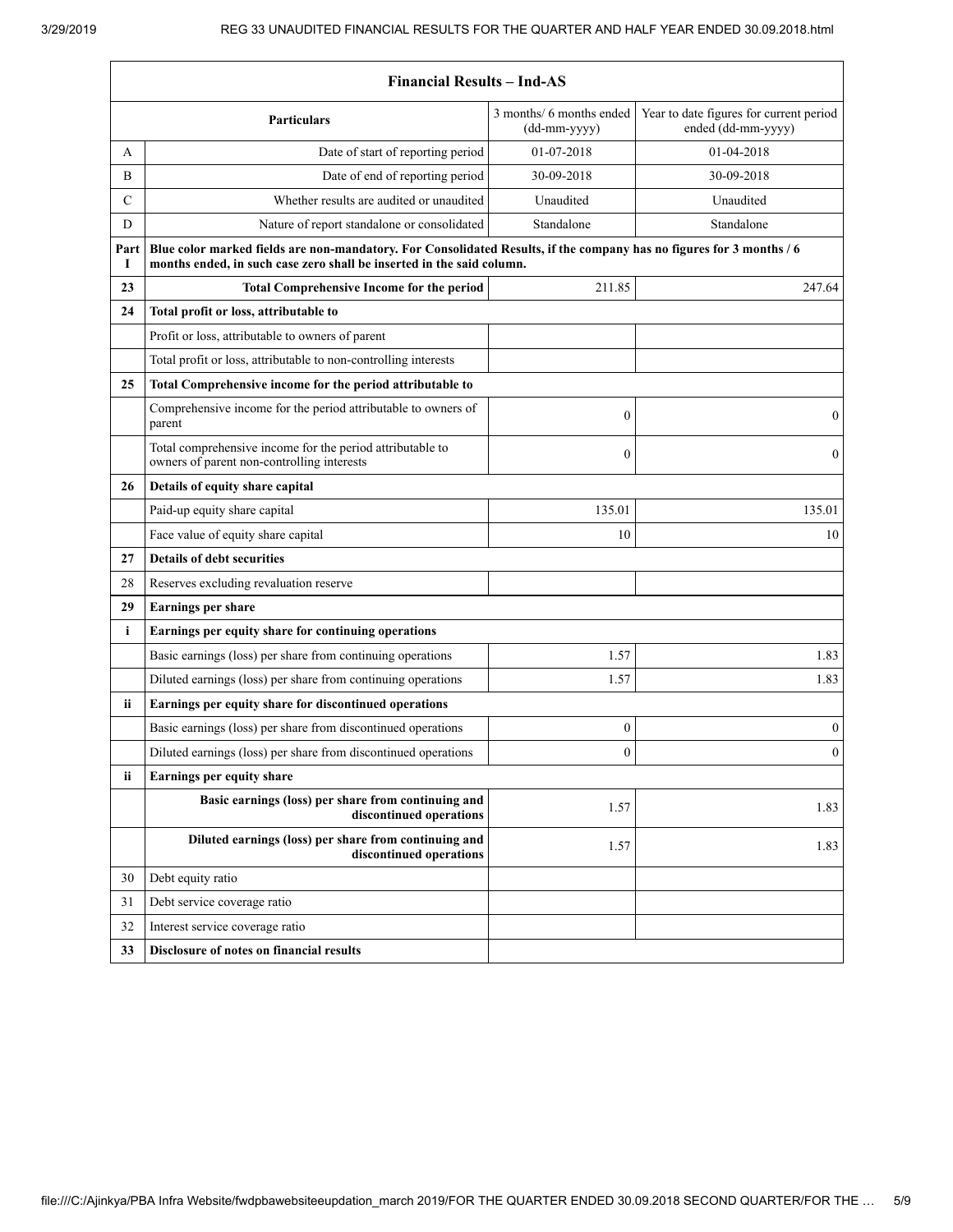$\mathbf{r}$ 

|                | <b>Statement of Asset and Liabilities</b>         |                              |  |  |
|----------------|---------------------------------------------------|------------------------------|--|--|
|                | Particulars                                       | Half year ended (dd-mm-yyyy) |  |  |
|                | Date of start of reporting period                 | 01-04-2018                   |  |  |
|                | Date of end of reporting period                   | 30-09-2018                   |  |  |
|                | Whether results are audited or unaudited          | Unaudited                    |  |  |
|                | Nature of report standalone or consolidated       | Standalone                   |  |  |
|                | <b>Assets</b>                                     |                              |  |  |
| 1              | <b>Non-current assets</b>                         |                              |  |  |
|                | Property, plant and equipment                     | 5154.75                      |  |  |
|                | Capital work-in-progress                          | $\mathbf{0}$                 |  |  |
|                | Investment property                               | 2867.61                      |  |  |
|                | Goodwill                                          | $\mathbf{0}$                 |  |  |
|                | Other intangible assets                           | $\mathbf{0}$                 |  |  |
|                | Intangible assets under development               |                              |  |  |
|                | Biological assets other than bearer plants        |                              |  |  |
|                | Investments accounted for using equity method     |                              |  |  |
|                | <b>Non-current financial assets</b>               |                              |  |  |
|                | Non-current investments                           | $\mathbf{0}$                 |  |  |
|                | Trade receivables, non-current                    | 7914.84                      |  |  |
|                | Loans, non-current                                | 4600.62                      |  |  |
|                | Other non-current financial assets                | 2362.63                      |  |  |
|                | <b>Total non-current financial assets</b>         | 14878.09                     |  |  |
|                | Deferred tax assets (net)                         | 1146.73                      |  |  |
|                | Other non-current assets                          | 1652.52                      |  |  |
|                | <b>Total non-current assets</b>                   | 25699.7                      |  |  |
| $\overline{2}$ | <b>Current assets</b>                             |                              |  |  |
|                | Inventories                                       | 13357.3                      |  |  |
|                | <b>Current financial asset</b>                    |                              |  |  |
|                | Current investments                               | $\boldsymbol{0}$             |  |  |
|                | Trade receivables, current                        | 8293.69                      |  |  |
|                | Cash and cash equivalents                         | 417.11                       |  |  |
|                | Bank balance other than cash and cash equivalents | $\mathbf{0}$                 |  |  |
|                | Loans, current                                    | $\overline{0}$               |  |  |
|                | Other current financial assets                    | 11.82                        |  |  |
|                | <b>Total current financial assets</b>             | 8722.62                      |  |  |
|                | Current tax assets (net)                          | $\mathbf{0}$                 |  |  |
|                | Other current assets                              | 3357.12                      |  |  |
|                | <b>Total current assets</b>                       | 25437.04                     |  |  |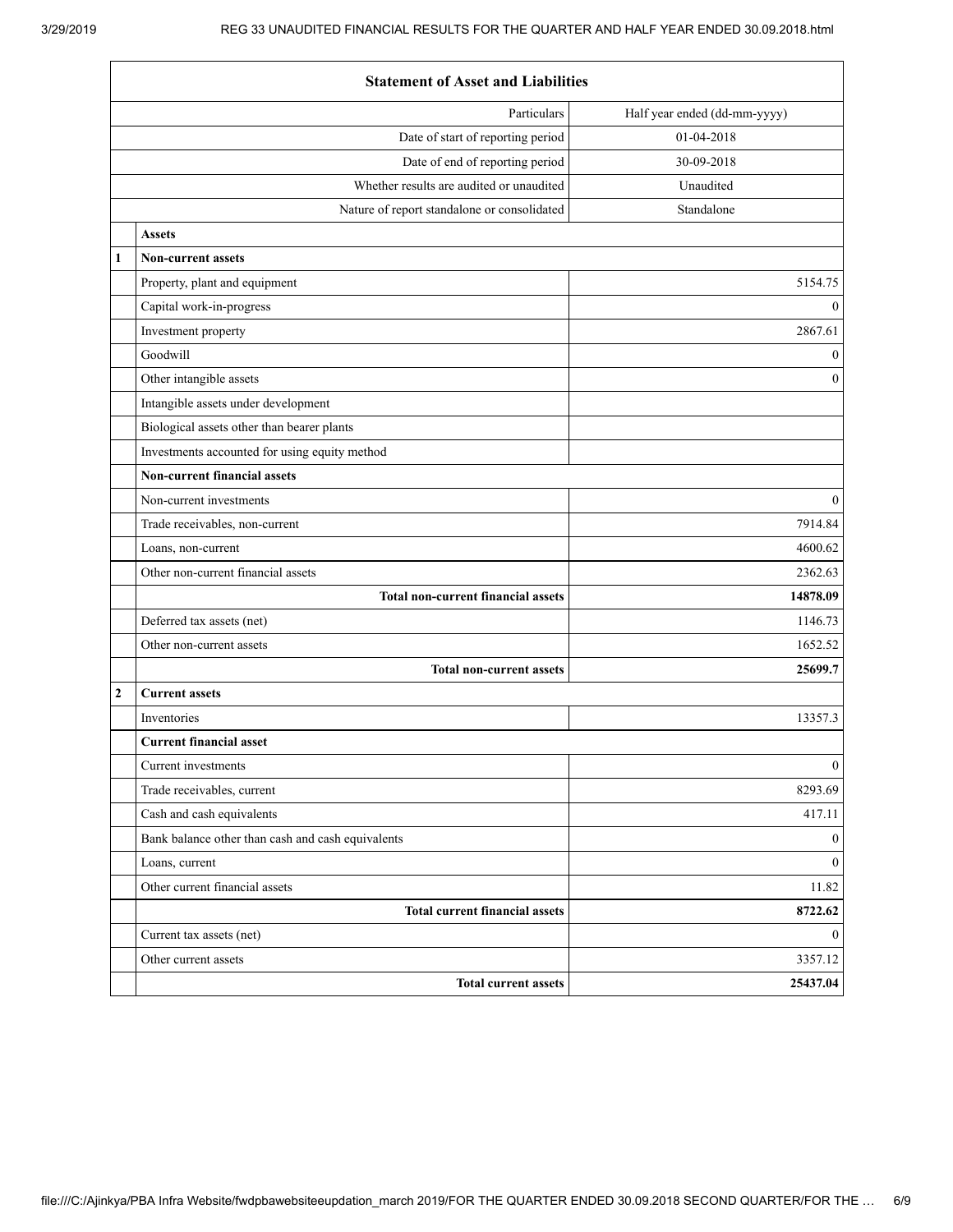|   | <b>Statement of Asset and Liabilities</b>                                                 |                              |  |  |
|---|-------------------------------------------------------------------------------------------|------------------------------|--|--|
|   | Particulars                                                                               | Half year ended (dd-mm-yyyy) |  |  |
|   | Date of start of reporting period                                                         | 01-04-2018                   |  |  |
|   | Date of end of reporting period                                                           | 30-09-2018                   |  |  |
|   | Whether results are audited or unaudited                                                  | Unaudited                    |  |  |
|   | Nature of report standalone or consolidated                                               | Standalone                   |  |  |
| 3 | Non-current assets classified as held for sale                                            | $\mathbf{0}$                 |  |  |
| 4 | Regulatory deferral account debit balances and related deferred tax Assets                | $\mathbf{0}$                 |  |  |
|   | <b>Total assets</b>                                                                       | 51136.74                     |  |  |
|   | <b>Equity and liabilities</b>                                                             |                              |  |  |
|   | <b>Equity</b>                                                                             |                              |  |  |
|   | Equity attributable to owners of parent                                                   |                              |  |  |
|   | Equity share capital                                                                      | 1350.06                      |  |  |
|   | Other equity                                                                              | $-761.51$                    |  |  |
|   | Total equity attributable to owners of parent                                             | 588.55                       |  |  |
|   | Non controlling interest                                                                  |                              |  |  |
|   | <b>Total equity</b>                                                                       | 588.55                       |  |  |
|   | <b>Liabilities</b>                                                                        |                              |  |  |
|   | <b>Non-current liabilities</b>                                                            |                              |  |  |
|   | <b>Non-current financial liabilities</b>                                                  |                              |  |  |
|   | Borrowings, non-current                                                                   | 5047.67                      |  |  |
|   | Trade payables, non-current                                                               | $\mathbf{0}$                 |  |  |
|   | Other non-current financial liabilities                                                   | $\mathbf{0}$                 |  |  |
|   | <b>Total non-current financial liabilities</b>                                            | 5047.67                      |  |  |
|   | Provisions, non-current                                                                   | 67.13                        |  |  |
|   | Deferred tax liabilities (net)                                                            | 371.42                       |  |  |
|   | Deferred government grants, Non-current                                                   | $\mathbf{0}$                 |  |  |
|   | Other non-current liabilities                                                             | 1910.69                      |  |  |
|   | <b>Total non-current liabilities</b>                                                      | 7396.91                      |  |  |
|   | <b>Current liabilities</b>                                                                |                              |  |  |
|   | <b>Current financial liabilities</b>                                                      |                              |  |  |
|   | Borrowings, current                                                                       | 38789.73                     |  |  |
|   | Trade payables, current                                                                   | 2465.69                      |  |  |
|   | Other current financial liabilities                                                       | $\mathbf{0}$                 |  |  |
|   | <b>Total current financial liabilities</b><br>Other current liabilities                   | 41255.42                     |  |  |
|   |                                                                                           | 1784.07                      |  |  |
|   | Provisions, current<br>Current tax liabilities (Net)                                      | 111.79<br>$\Omega$           |  |  |
|   |                                                                                           | $\theta$                     |  |  |
|   | Deferred government grants, Current<br><b>Total current liabilities</b>                   | 43151.28                     |  |  |
| 3 | Liabilities directly associated with assets in disposal group classified as held for sale | $\Omega$                     |  |  |
| 4 | Regulatory deferral account credit balances and related deferred tax liability            | $\theta$                     |  |  |
|   | <b>Total liabilities</b>                                                                  | 50548.19                     |  |  |
|   | <b>Total equity and liabilites</b>                                                        | 51136.74                     |  |  |
|   | Disclosure of notes on assets and liabilities                                             |                              |  |  |
|   |                                                                                           |                              |  |  |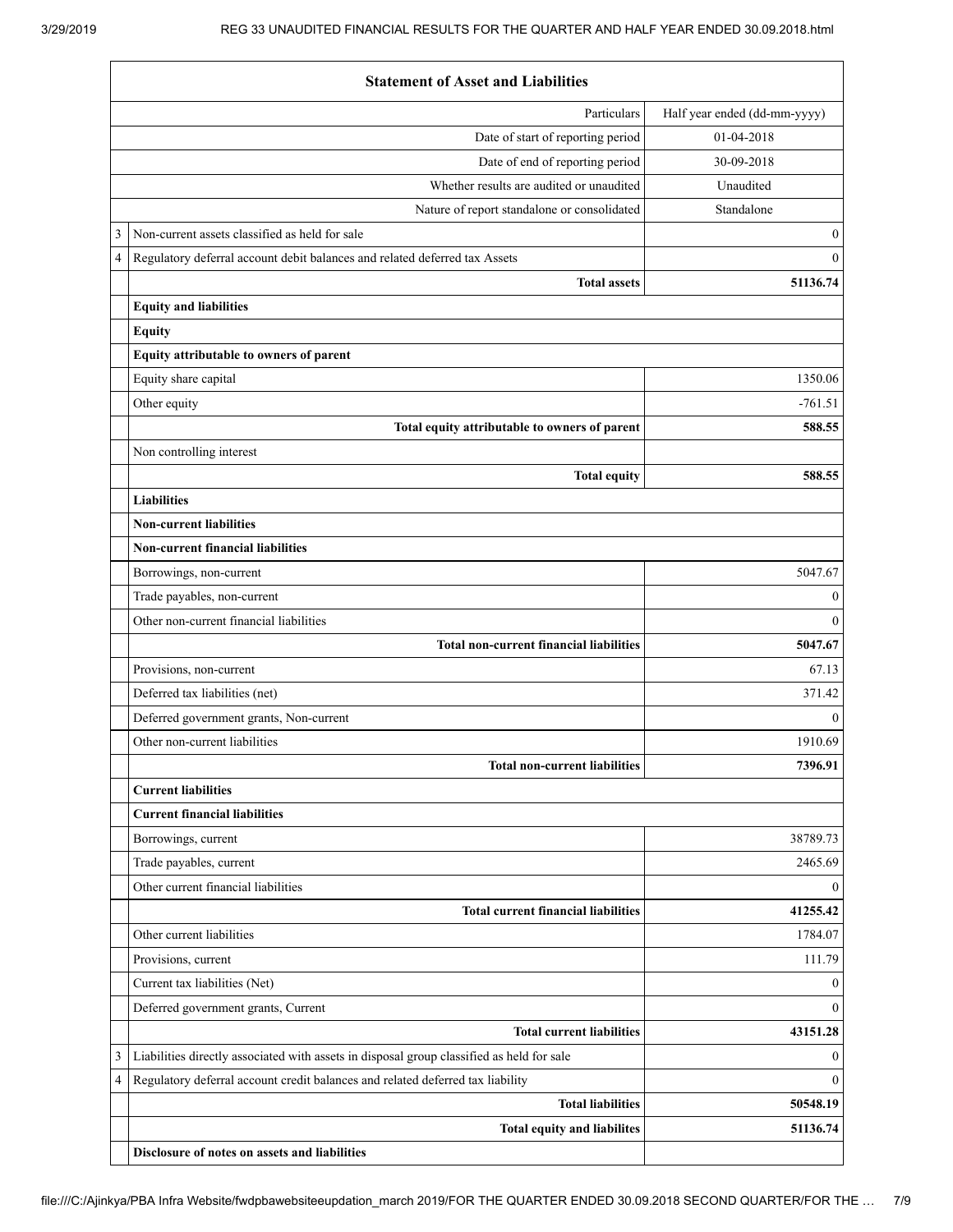$\overline{\phantom{a}}$ 

| Format for Reporting Segmenet wise Revenue, Results and Capital Employed along with the company results |                                                                        |                                          |                                                                |
|---------------------------------------------------------------------------------------------------------|------------------------------------------------------------------------|------------------------------------------|----------------------------------------------------------------|
|                                                                                                         | <b>Particulars</b>                                                     | 3 months/ 6 month ended (dd-<br>mm-yyyy) | Year to date figures for current period ended (dd-<br>mm-yyyy) |
| Date of start of reporting period                                                                       |                                                                        | 01-07-2018                               | 01-04-2018                                                     |
| Date of end of reporting period                                                                         |                                                                        | 30-09-2018                               | 30-09-2018                                                     |
|                                                                                                         | Whether accounts are audited or unaudited                              | Unaudited                                | Unaudited                                                      |
|                                                                                                         | Nature of report standalone or consolidated                            | Standalone                               | Standalone                                                     |
| 1                                                                                                       | <b>Segment Revenue (Income)</b>                                        |                                          |                                                                |
|                                                                                                         | (net sale/income from each segment should be disclosed)                |                                          |                                                                |
|                                                                                                         | <b>Total Segment Revenue</b>                                           |                                          |                                                                |
|                                                                                                         | Less: Inter segment revenue                                            |                                          |                                                                |
|                                                                                                         | <b>Revenue from operations</b>                                         |                                          |                                                                |
| $\overline{2}$                                                                                          | <b>Segment Result</b>                                                  |                                          |                                                                |
|                                                                                                         | Profit $(+)$ / Loss (-) before tax and interest from each segment      |                                          |                                                                |
|                                                                                                         | <b>Total Profit before tax</b>                                         |                                          |                                                                |
|                                                                                                         | i. Finance cost                                                        |                                          |                                                                |
|                                                                                                         | ii. Other Unallocable Expenditure net off<br><b>Unallocable income</b> |                                          |                                                                |
|                                                                                                         | <b>Profit before tax</b>                                               |                                          |                                                                |
| 3                                                                                                       | (Segment Asset - Segment Liabilities)                                  |                                          |                                                                |
|                                                                                                         | <b>Segment Asset</b>                                                   |                                          |                                                                |
|                                                                                                         | <b>Total Segment Asset</b>                                             |                                          |                                                                |
|                                                                                                         | <b>Un-allocable Assets</b>                                             |                                          |                                                                |
|                                                                                                         | <b>Net Segment Asset</b>                                               |                                          |                                                                |
| 4                                                                                                       | <b>Segment Liabilities</b>                                             |                                          |                                                                |
|                                                                                                         | <b>Segment Liabilities</b>                                             |                                          |                                                                |
|                                                                                                         | <b>Total Segment Liabilities</b>                                       |                                          |                                                                |
|                                                                                                         | <b>Un-allocable Liabilities</b>                                        |                                          |                                                                |
|                                                                                                         | <b>Net Segment Liabilities</b>                                         |                                          |                                                                |
|                                                                                                         | Disclosure of notes on segments                                        |                                          |                                                                |